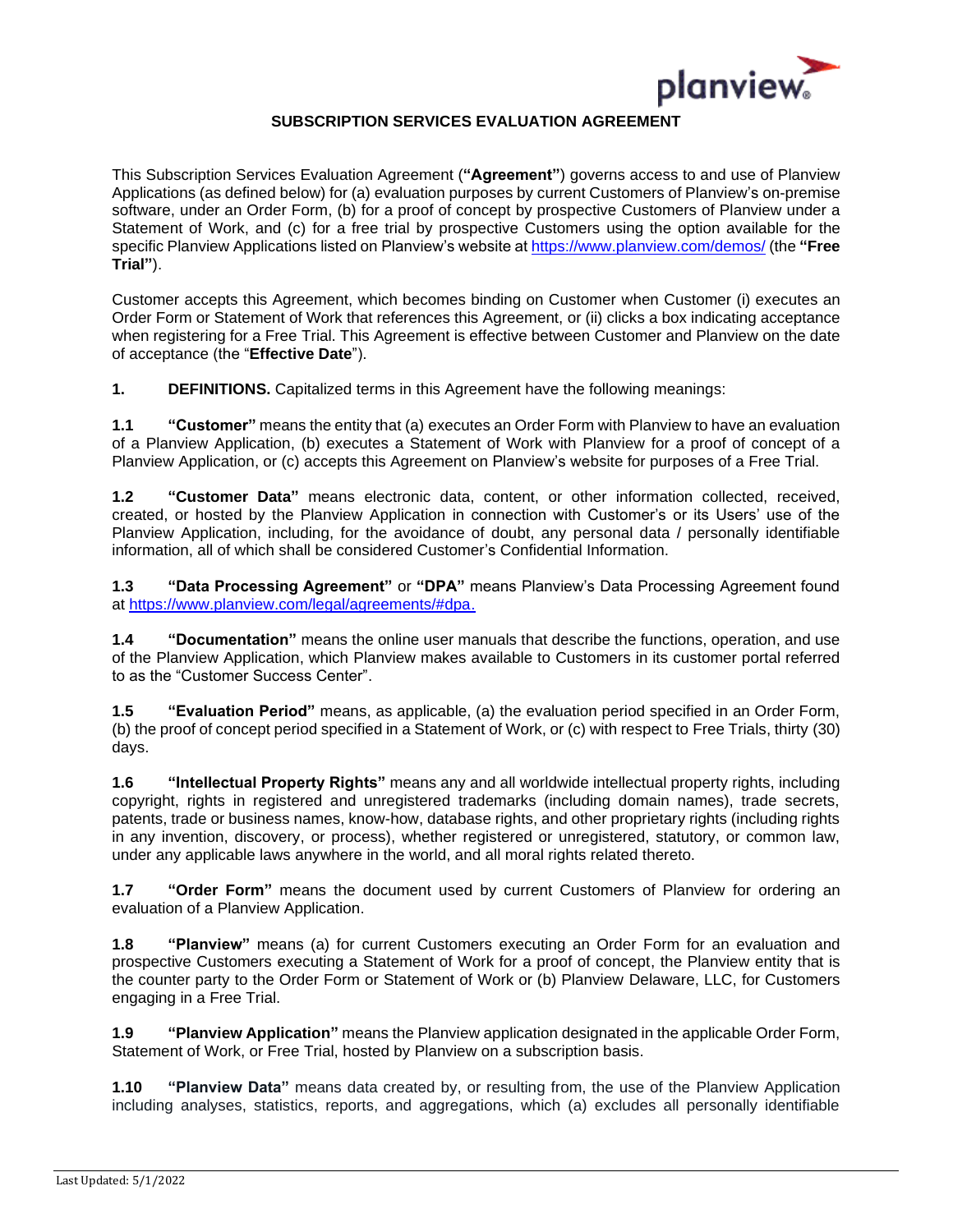

information, such that there is no reasonable basis on which any individual, or Customer itself, could be identified by the Planview Data and (b) shall be considered Planview Confidential Information.

**1.11 "Professional Services"** means the services performed by Planview to set up the Planview Application for a proof of concept, as described in a Statement of Work.

**1.12 "Statement of Work"** means, if applicable, the document used by prospective Customers of Planview for purposes of ordering a proof of concept of a Planview Application.

**1.13 "User(s)"** means Customer's employees, consultants, and contractors (provided they are not competitors of Planview) who are designated by Customer to use the Planview Application during the Evaluation Period and have been supplied user identifications and passwords (**"Access IDs"**) by Customer.

### **2. PLANVIEW OBLIGATIONS**

**2.1 Planview Application.** Planview will make the Planview Application available to Customer for the Evaluation Period, pursuant to the terms of this Agreement and any applicable Order Form or Statement of Work. For the avoidance of doubt, Planview may choose to, but shall have no obligation to, provide maintenance or support of any kind during the Evaluation Period.

**2.2 Professional Services.** If applicable, Planview will provide the Professional Services as described in the Statement of Work to set up the proof of concept for the Evaluation Period. Planview is responsible for the supervision, direction, and control of its personnel engaged in providing Professional Services.

#### **2.3 Data Privacy and Security**

2.3.1 Data Privacy. Planview will in addition to its confidentiality obligations under Section 6, collect, use, and process Customer Data solely in accordance with Planview's Privacy Statement found at [https://www.planview.com/trust/privacy/.](https://www.planview.com/trust/privacy/) If Planview processes any personal data of individuals on Customer's behalf when performing its obligations under this Agreement, then the parties record their intention that Customer is the data controller or data intermediary (as defined under applicable data protection/data privacy laws) and Planview is the data processor and, in any such case, (a) Customer shall ensure that it is entitled to transfer the relevant personal data to Planview so that it may lawfully process the personal data on Customer's behalf; and (b) if applicable, the parties shall comply with the terms of the DPA. Furthermore, it is Customer's responsibility to inform its employees and/or consultants that their data is processed for authentication purposes on Planview Applications, and that access logs are kept for security audit purposes.

2.3.2 Data Security. Planview has implemented and will maintain security procedures and practices appropriate to information technology service providers designed to protect Customer Data from unauthorized access, destruction, use, modification, or disclosure, as described at <https://www.planview.com/trust/security/> (the **"Security Plans"**).

### **3. CUSTOMER RESPONSIBILITIES**

**3.1 Access IDs.** Customer is responsible for maintaining the confidentiality of all Access IDs and for all acts that occur with them in connection with Customer's account. Customer must notify Planview promptly after learning of any unauthorized use of Customer's account, breach of security, or loss or theft of Access IDs.

**3.2 Use Guidelines and Restrictions.** Customer shall use the Planview Application in accordance with the Documentation, this Agreement, and with all applicable laws. Customer shall not: (a) publish, disclose, copy, rent, lease, modify, loan, distribute, sell, resell, transfer, assign, alter, or create derivative works based on the Planview Applications or any part thereof; (b) reverse engineer, decompile, translate,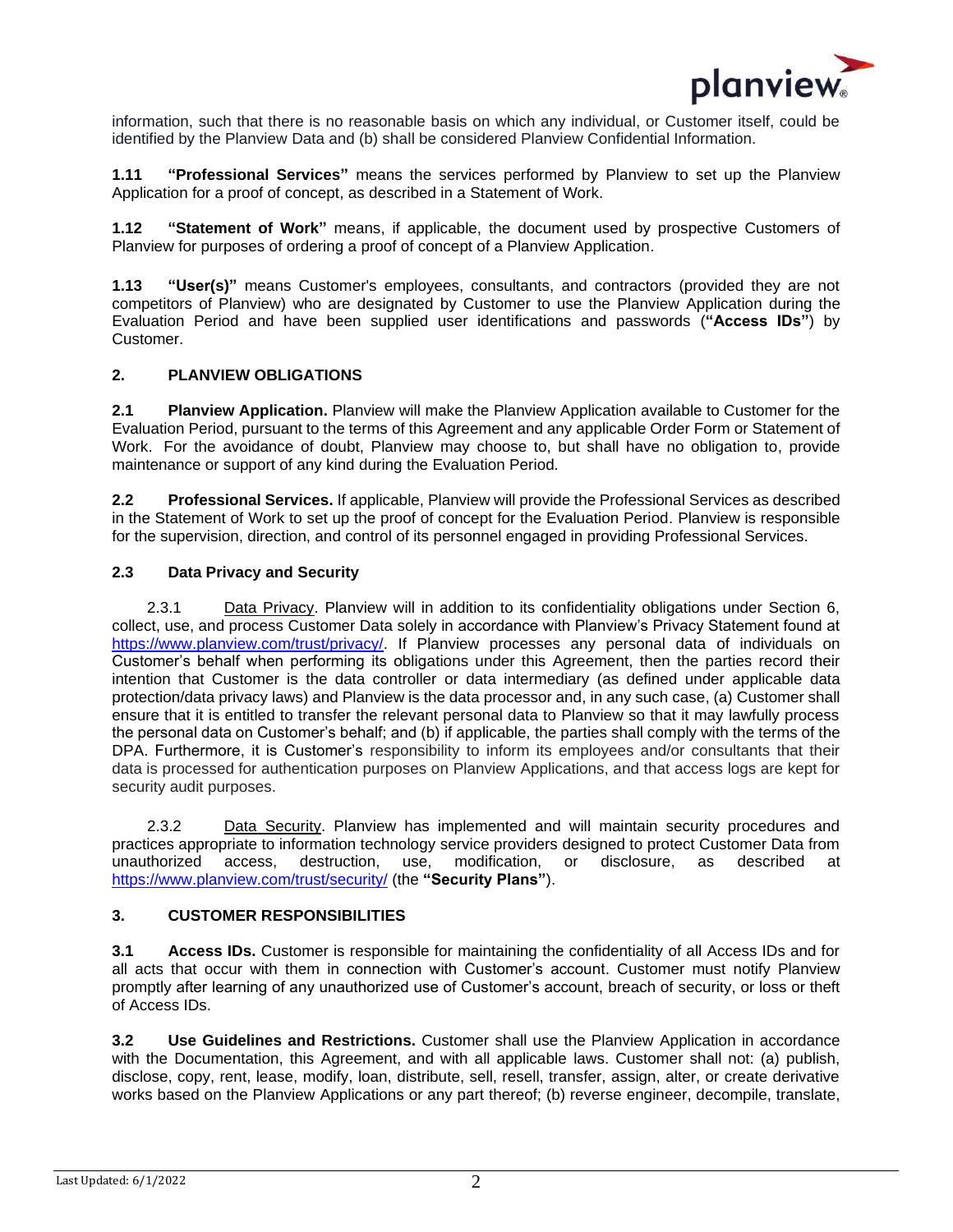

adapt, or disassemble the Planview Applications including to: (i) build or create a competitive product or service, and (ii) build or create a product or service using similar ideas, features, functions, or graphics of the Planview Application, nor shall Customer attempt to create the source code from the object code for the Planview Application; (c) permit any third party to access the Planview Application except as expressly permitted herein; or (d) create any unauthorized Internet "links" to the Planview Application or "frame" or "mirror" any content of the Planview Application.

## **4. FEES AND PAYMENT**

**4.1 Invoicing and Payment.** If applicable to a given evaluation, Planview will invoice all fees as specified in and in accordance with the relevant Order Form or Statement of Work. All fees are payable in the currency set forth in the applicable document and, if not otherwise specified, all payments are due in full without set off, deduction, or withholding of any kind within thirty (30) days from the invoice date. All fees are non-refundable.

**4.2 Remedies for Late Payment.** If Customer's account is thirty (30) days or more past due, Planview reserves the right to suspend its performance of this Agreement, including suspension of access to the Planview Solution, until such amounts are paid in full.

**4.3 Taxes.** Unless otherwise stated, Planview's fees do not include any local, state, federal, or foreign taxes, levies, or duties of any nature (including VAT, value-added, or good and services). Customer is responsible for such amounts in addition to the fees, excluding taxes based on Planview's net income.

## **5. PROPRIETARY RIGHTS**

**5.1 Planview's Rights.** As between the parties, Planview owns all right, title, and interest, including all Intellectual Property Rights, in and to (a) the Planview Applications and the Documentation, (b) the PLANVIEW trademark and any other trademarks used with the Planview Applications or services provided by Planview hereunder, (c) the Planview Data, and (d) all other Planview-supplied material developed for use in connection with the Planview Application generally, exclusive of Customer Data. Nothing in this Agreement shall be deemed to limit Planview's right to perform similar Professional Services for any other party or to assign any employees or subcontractors to perform similar Professional Services for any other party or to use any information incidentally retained in the unaided memories of its employees providing Professional Services. Any rights not expressly granted herein are reserved by Planview. Except for the access and use rights expressly set forth in this Agreement, no other rights in or to Planview's intellectual property are granted to Customer. In no event shall any Planview Application be deemed to have been sold to Customer, even if, for convenience, Planview uses words such as "sale" or "purchase" in Order Forms or other documents or communications.

**5.2 Customer Data.** As between the parties, Customer owns all right, title, and interest, including all Intellectual Property Rights, in and to the Customer Data. Customer hereby grants to Planview a royaltyfree, fully-paid, non-exclusive, non-transferrable (except as provided for in the DPA), worldwide, right to access and use Customer Data solely to provide the Planview Applications and perform services in support thereof. Planview is not responsible for reviewing and/or validating the Customer Data for accuracy, correctness, compliance with applicable law, or usability.

# **6. CONFIDENTIALITY**

**6.1 Confidential Information.** "**Confidential Information**" means any information disclosed by either party (**"Discloser"**) to the other party (**"Recipient"**), in any form, that (a) Discloser identifies at the time of disclosure as confidential or proprietary or (b) should otherwise reasonably be understood by Recipient to be confidential or proprietary given the nature of the information, its legends and markings, or the circumstances of disclosure. Confidential Information may also include third-party confidential or proprietary information disclosed to Recipient. Recipient's obligations under this Section 6 will not apply to any Confidential Information that Recipient can document: (i) was or becomes in the public domain through no fault of Recipient; (ii) was rightfully known by Recipient, free of any restriction on use or disclosure, prior to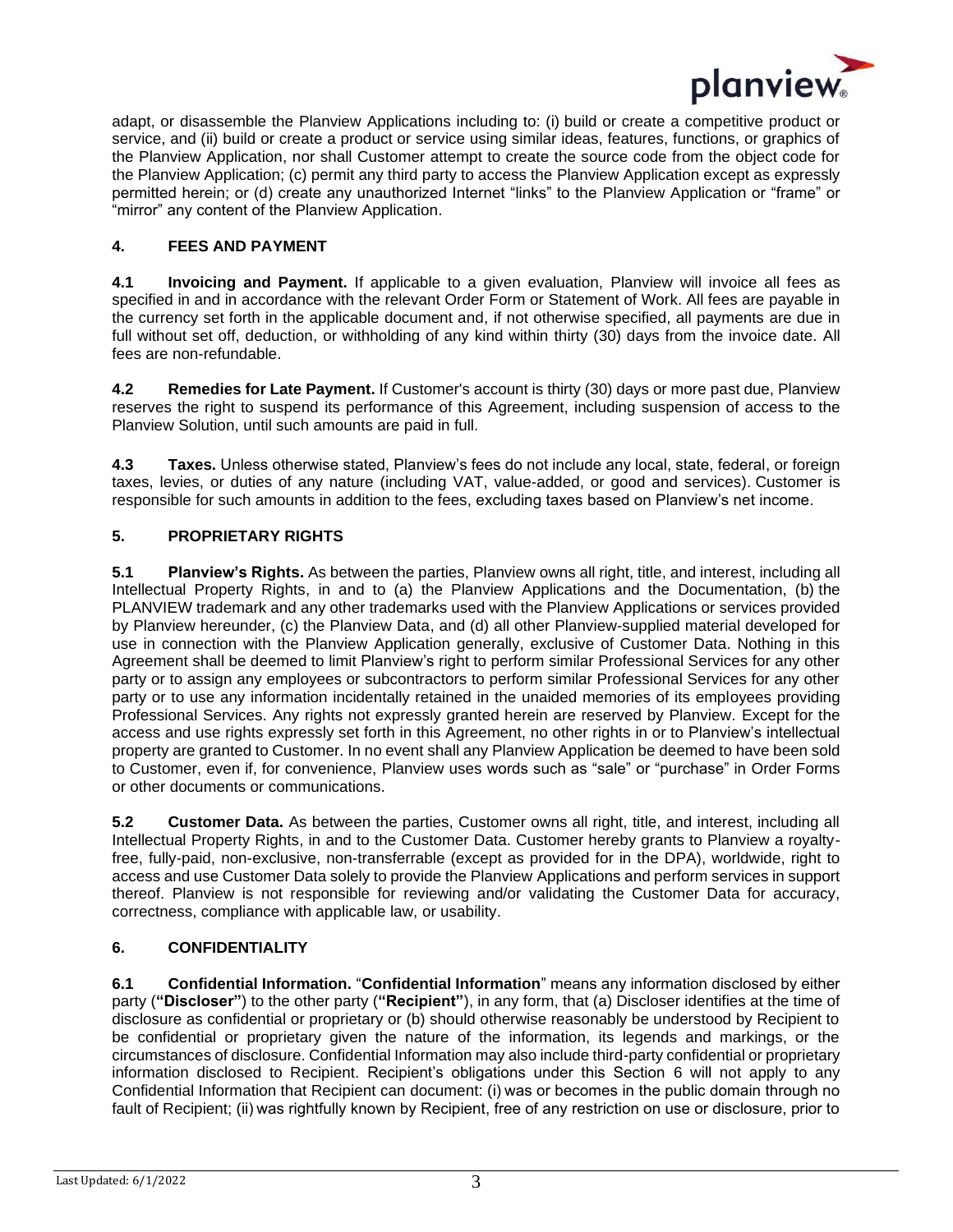

receiving the information from Discloser; (iii) is rightfully acquired by Recipient from a third party who has the right to disclose it and provides it free of restriction on use or disclosure; or (iv) was independently developed by Recipient without reference to any Confidential Information.

**6.2 Recipient's Obligations.** Recipient will treat all Confidential Information with the same degree of care as Recipient accords to Recipient's own confidential information, but in no event less than reasonable care. Recipient will not use, copy, disseminate, or disclose any Confidential Information except to the extent necessary for the purpose of providing and/or receiving the Planview Application, Professional Services, and/or Documentation under this Agreement or to enforce its terms (collectively, the **"Purpose"**). Recipient will disclose Confidential Information only to those of its employees, agents, officers, directors, and advisors who need to know such information for the Purpose and who are bound by confidentiality obligations no less protective than those required under this Section 6 (each, a "**Representative**"). Recipient will be responsible for any Representative's failure to comply with the terms of this Section 6. Disclosure to anyone other than a Representative will require Discloser's prior written consent. Recipient will give prompt notice to Discloser of any unauthorized use or disclosure of Confidential Information of which it becomes aware and will assist Discloser in remedying any such unauthorized use or disclosure. Recipient may not reverse engineer, disassemble, or decompile any prototypes, software, or other tangible objects that embody Confidential Information and that are provided to Recipient under this Agreement.

**6.3 Compelled Disclosure.** A disclosure by Recipient of any Confidential Information that is (a) legally compelled by a court of competent jurisdiction or required by a regulatory or governmental body to be disclosed, or (b) necessary to enforce this Agreement, will not be considered a breach of this Agreement; provided, however, that Recipient will, if legally permitted, provide Discloser (i) prompt notice thereof prior to the compelled disclosure so that Discloser may seek an appropriate protective order or other remedy, and (ii) reasonable assistance in obtaining any such order or remedy. If Recipient is nonetheless legally compelled or otherwise required to disclose, then it will disclose only that portion of the Confidential Information that is legally required and will make reasonable efforts to obtain reliable assurance that confidential treatment will be accorded to the Confidential Information so disclosed.

**6.4 Return or Destruction of Confidential Information.** All documents, materials, and other tangible or intangible objects furnished to Recipient by Discloser (whether or not they contain or disclose Discloser's Confidential Information) are the property of Discloser and all summaries, copies, and excerpts thereof made by Recipient or otherwise in Recipient's possession are and will remain the property of Discloser. After any request by Discloser, Recipient will promptly return or destroy all such documents, materials, and objects, as well as all such summaries, copies, and excerpts. Notwithstanding the foregoing, Recipient may retain a copy of Confidential Information to the extent required for reasonable internal risk, insurance, or audit purposes, as well as any electronic copies made as part of Recipient's standard backup and archival practices, provided that any such Confidential Information retained shall remain subject to the terms and obligations set forth in this Agreement.

**6.5 Injunctive Relief.** Each party agrees that its obligations under this Section 6 are necessary and reasonable in order to protect Discloser and its business, and expressly agree that monetary damages may be inadequate to compensate Discloser in the event of a breach of this Section. Accordingly, each party acknowledges that any such breach or threatened breach may cause irreparable and continuing injury to Discloser and that, in addition to any other remedies that may be available in law, at equity, or otherwise, Discloser will be entitled to seek injunctive relief without the necessity of proving actual damages or posting a bond to obtain a preliminary injunction. However, the foregoing will not relieve a party of its obligation to demonstrate harm to obtain a permanent injunction.

**7. INDEMNIFICATION.** Customer will (a) defend Planview from any third-party claims, demands, suits, or proceedings made or brought against Planview alleging that the Customer Data (or Planview's use of it in accordance with this Agreement) or Customer's access to or use of the Planview Application infringes or misappropriates the Intellectual Property Rights of, or has otherwise harmed, a third party and (b) pay, with respect to any such third-party claim, all court-ordered awards of damages or amounts agreed to in settlement by Customer.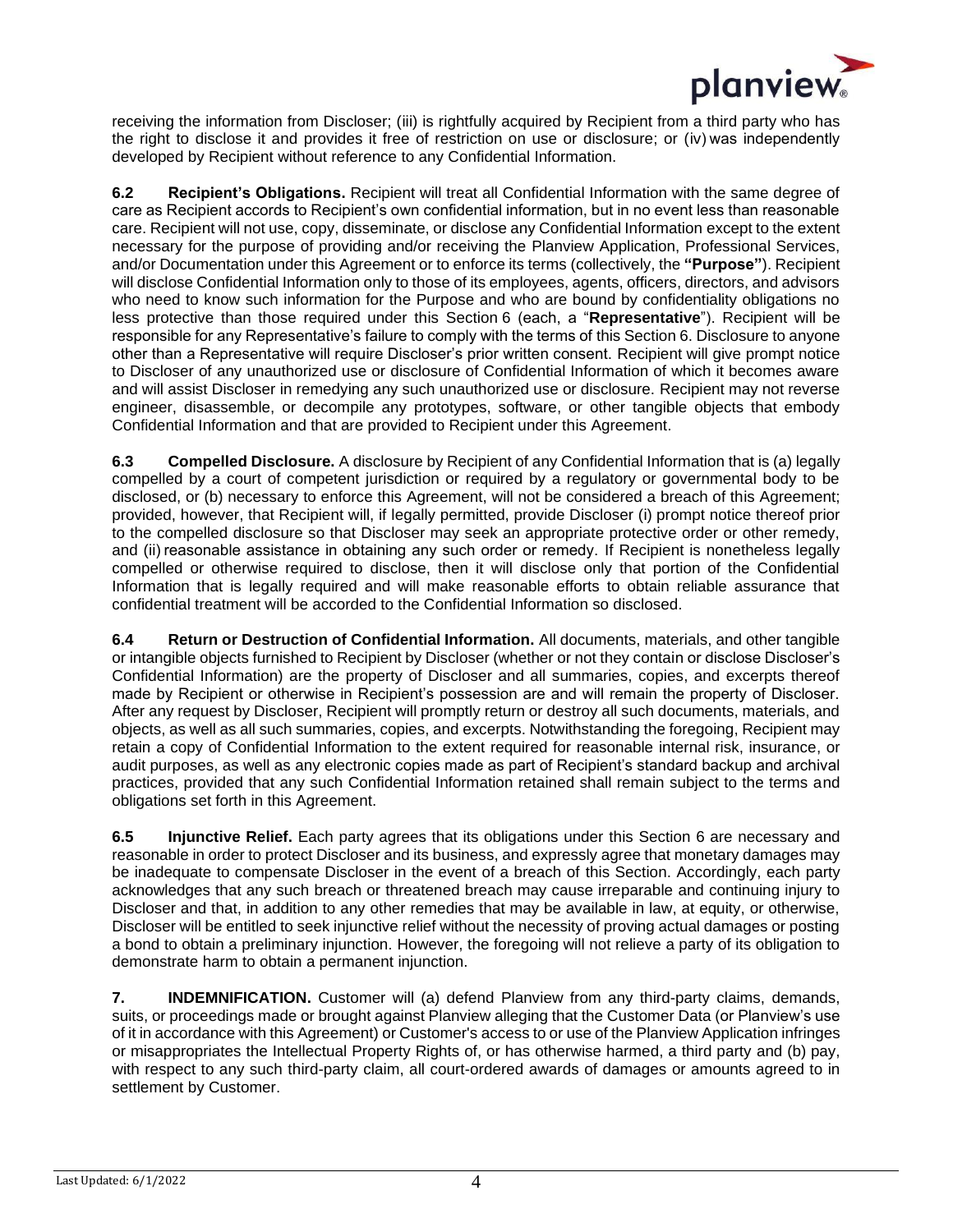

Customer will not settle a Claim in a manner that requires Planview to admit fault or liability or admits same on the other party's behalf, without its prior consent.

### **8. DISCLAIMERS**

**8.1 Warranty Disclaimer.** TO THE MAXIMUM EXTENT PERMITTED BY LAW, EXCEPT AS EXPRESSLY PROVIDED HEREIN, PLANVIEW MAKES NO REPRESENTATIONS, WARRANTIES, OR CONDITIONS OF ANY KIND, WHETHER EXPRESS, IMPLIED, STATUTORY, OR OTHERWISE, AND SPECIFICALLY DISCLAIMS ANY WARRANTY OF TITLE, NON-INFRINGEMENT, MERCHANTABILITY, ACCURACY, OR FITNESS FOR A PARTICULAR PURPOSE. PLANVIEW DOES NOT WARRANT THAT THE PLANVIEW APPLICATION WILL BE UNINTERRUPTED, ACCURATE, OR ERROR-FREE OR THAT IT WILL BE SUITABLE FOR OR MEET THE REQUIREMENTS OF CUSTOMER.

**8.2 Damages Disclaimer.** TO THE MAXIMUM EXTENT PERMITTED BY LAW, IN NO EVENT SHALL PLANVIEW HAVE ANY LIABILITY ARISING OUT OF OR RELATED TO THIS AGREEMENT, WHETHER IN CONTRACT OR TORT OR UNDER ANY OTHER THEORY OF LIABILITY, INCLUDING FOR LOSS OF OR DAMAGE TO RECORDS OR DATA (INCLUDING CUSTOMER DATA), LOST PROFITS, AND LOSS OF USE, AND IRRESPECTIVE OF WHETHER THE LOSS OR DAMAGE IS DIRECT, INDIRECT, SPECIAL, INCIDENTAL, PUNITIVE, EXEMPLARY, OR HOWEVER CAUSED, AND WHETHER OR NOT PLANVIEW HAS BEEN ADVISED OF THE POSSIBILITY OF SUCH DAMAGE OR LOSS. IN THE EVENT THE DISCLAIMER OF ALL LIABILITY IS NOT PERMITTED BY LAW, THEN PLANVIEW'S MAXIMUM LIABILITY FOR ANY DAMAGES UNDER THIS AGREEMENT SHALL BE LIMITED TO DIRECT DAMAGES IN THE AMOUNT OF \$1,000.

## **9. TERM AND TERMINATION**

**9.1 Term of Agreement.** This Agreement commences on the Effective Date and continues until the Evaluation Period has expired or been terminated.

**9.2 Termination.** A party may terminate this Agreement for cause (a) immediately on notice, if the other party's material breach of this Agreement remains uncured for a period of sixty (60) days after receipt of notice specifying the material breach from the non-breaching party; or (b) immediately on notice, if the other party has (i) committed a material breach of this Agreement that is incapable or remedy or (ii) is the subject of any corporate action, application, order, proceeding, appointment, or other step taken or made by or in respect of it for any composition or arrangement with creditors generally, winding-up other than for the purpose of a bona fide scheme of solvent reconstruction or amalgamation, dissolution, administration, receivership (administrative or otherwise), or bankruptcy, or if it is unable to pay its debts as they fall due. In addition, either party may terminate the Evaluation Period for any reason, or no reason upon notice to the other party.

**9.3 Effects of Termination.** Upon expiration or termination of this Agreement for any reason, Planview will immediately disable access to the Planview Application unless Customer converts to a subscription of the Planview Application, in which case the Planview Application will remain accessible although ongoing use and access will be governed by the terms of a definitive subscription services agreement between Planview and Customer. Sections 1, 4, 5, 6, 7, 8, 9.3, and 10 shall survive any expiration or termination of this Agreement.

**9.4 Customer Data.** CUSTOMER ACKNOWLEDGES AND AGREES THAT THE CUSTOMER DATA USED FOR THE EVALUATION OF THE PLANVIEW APPLICATION CANNOT BE RETRIEVED AT THE END OF THE EVALUATION PERIOD AND WILL BE DESTROYED UNLESS CUSTOMER CONVERTS TO A SUBSCRIPTION OF THE PLANVIEW APPLICATION, IN WHICH CASE THE CUSTOMER DATA USED IN THE EVALUATION WILL BE MAINTAINED FOR THE SUBSCRIPTION.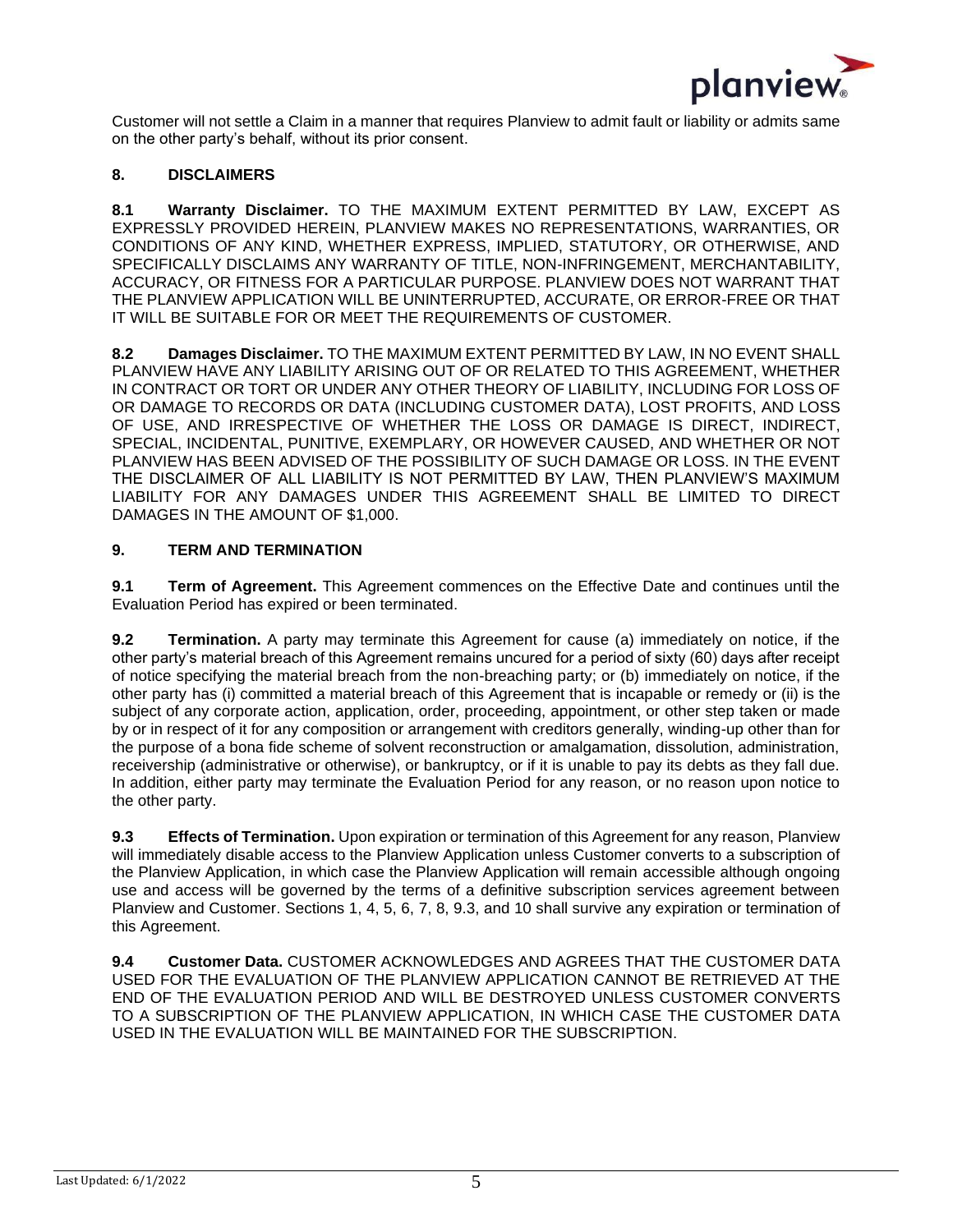

#### **10. GENERAL PROVISIONS**

**10.1 Relationship of the Parties; Third-Party Beneficiaries.** This Agreement does not create a partnership, franchise, joint venture, agency, fiduciary, or employment relationship between the parties. Neither party has the power to bind the other or incur obligations on the other's behalf without the other's prior written consent. There are no third-party beneficiaries to this Agreement.

**10.2 Entire Agreement; Order of Precedence.** This Agreement, including any documents referenced herein, constitutes the entire agreement between the parties, and supersedes all prior and contemporaneous agreements, proposals, or representations, written or oral, concerning its subject matter, including any agreement between Planview and Customer for an on-premise software solution (the **"On-Premise Agreement"**). In the event of any conflict or inconsistency between the following documents, the order of precedence shall be: (a) the applicable Order Form or Statement of Work, (b) this Agreement, (c) the Documentation and Support Terms, and (d) if applicable, the On-Premise Agreement. Notwithstanding any language to the contrary therein, no terms or conditions stated in a Customer purchase order or in any other Customer-initiated order documentation shall be incorporated into or form any part of this Agreement, and all such terms or conditions shall be null and void. The section headings in this Agreement are solely for the convenience of the parties and have no legal or contractual effect.

**10.3 Changes.** Planview may modify this Agreement at any time by posting a revised version on its website, which modifications will become effective as of the first day of the calendar month following the month in which they were first posted. If Customer objects to the updated Agreement, as its sole and exclusive remedy, Customer may choose to stop accessing the Planview Application and terminate its evaluation on notice to Planview.

**10.4 No Reliance.** Each party acknowledges and agrees that, (a) in entering into this Agreement, it does not rely on and shall have no remedy in respect of, any statement, representation, warranty (in each case whether negligently or innocently made) or understanding of any person (whether party to this Agreement or not) which is not expressly set out in this Agreement; and (b) the only remedy available to it for breach of any statement, representation, warranty or other term which is expressly set out in this Agreement shall be for breach of contract under the terms of this Agreement.

**10.5 Severability.** If any provision of this Agreement is determined in any proceeding binding upon the parties to be invalid or unenforceable, that provision shall be deemed severed from this Agreement, and the remaining provisions of this Agreement shall remain valid and in effect.

**10.6 Force Majeure.** Planview shall not be liable for any failure or delay in performance under this Agreement for causes beyond its reasonable control, including, but not limited to, acts of God, acts of government, pandemic, epidemic, accident, flood, fire, extreme weather conditions, civil unrest, war, riot, theft, malicious damage, acts of terror, power failure, failure of telecommunications networks or default of suppliers or sub-contractors, strikes or other labor problems, and malicious cyber-attacks.

**10.7 Assignment.** Customer may not sell, assign, transfer, or otherwise convey any of its rights or delegate any of its duties under the Agreement without the prior written consent of Planview. Any other purported attempt to do so is void. Subject to the foregoing, this Agreement shall bind and inure to the benefit of the parties, their respective successors, and permitted assigns.

**10.8 Governing Law; Venue.** For Customers with an On-Premise Agreement, this Agreement shall be construed and governed by, and exclusive jurisdiction shall rest with, the state or other jurisdiction specified in the On-Premise Agreement. For prospective Customers executing a Statement of Work for a proof of concept of a Planview Solution or accepting this Agreement on Planview's website for a Free Trial, this Agreement shall be construed and governed by, and exclusive jurisdiction shall rest with, the laws of Delaware, without regard to its conflicts of laws principles, to the extent such principles would result in the application of another state's or jurisdiction's laws. The United Nations Convention on the International Sale of Goods will have no application to this Agreement.